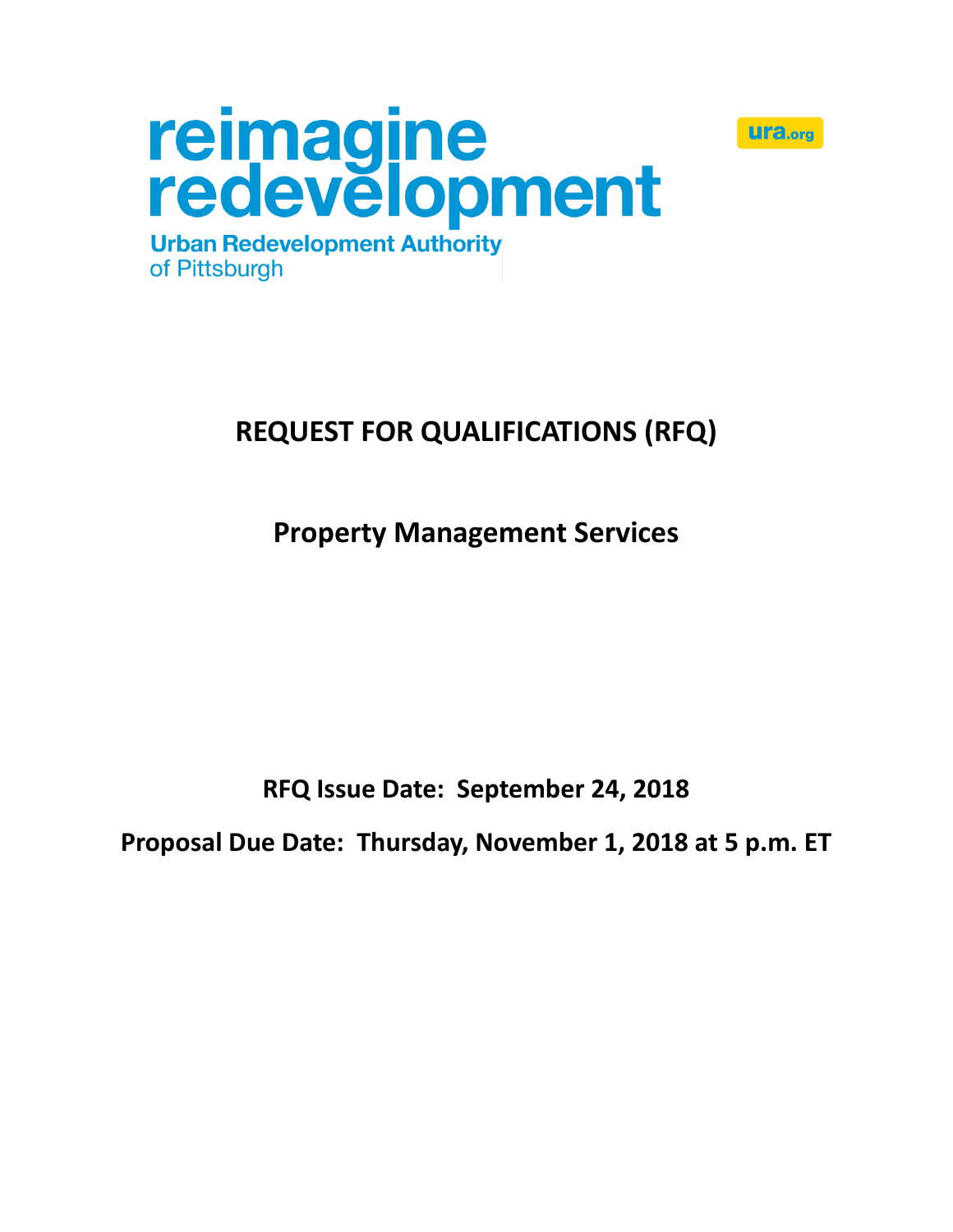#### **I. GENERAL INFORMATION**

The Urban Redevelopment Authority of Pittsburgh (URA) is seeking to expand its pool of property managers to provide as-needed property management services in its portfolio of structures. These qualifications will serve as the source for future Requests for Proposals (RFPs) from January 1, 2019 through December 31, 2021.

The URA is the City of Pittsburgh's economic development agency. The URA's commitment to expanding the City's tax base and improving the vitality of Pittsburgh neighborhoods often begins with site assemblage. Through treasurer's sales, private acquisitions and donations, the URA strategically puts together key sites in neighborhoods throughout the City. At times, the URA acquires large properties or sites for redevelopment projects that require a third-party property manager. These sites can range in condition from occupied to abandoned. Examples of properties the URA has previously engaged property management servicesforinclude the Lexington Technology Park in Point Breeze North, the Produce Terminal in the Strip District, the former Stevens School in Elliott, and the former Larimer School in Larimer.

## **II. SCOPE OF SERVICES**

A qualified property manager will, under the direction of the URA, typically provide the following services:

## Occupied Properties:

- Manage tenants act as agent for the URA, collect and deposit rent payments and assure compliance with landlord obligations under lease agreements
- Manage vendors such as lawn and landscaping maintenance, snow and ice removal, cleaning, maintenance, HVAC and elevator servicing and the like, or self-perform if approved by the URA
- Pay vendors, utility bills and any other owner obligations
	- $\circ$  If collected rent is insufficient to meet these obligations, submit funding requests to the URA
- Oversee accessory parking used by tenants of the building
- Make regular visits to the site
- Assure property is secured, including but not limited to:
	- o Locks on doors
	- o Perimeter fence (if needed)
	- o Security system (if needed)
- Provide the URA with monthly operating reports
- Perform building maintenance, make recommendations and perform necessary repairs if building has deficiencies
	- o Advise on timelines and repair scopes
	- o Get proposals/quotes from professional/certified subcontractors (if necessary)
	- o Provide construction management and inspection services (if requested)
	- o Keep up to date with necessary permits
- Provide a 24-hour phone service and have signage on exterior of property directing where to call with questions or concerns
- Allow entry into the building at request of the URA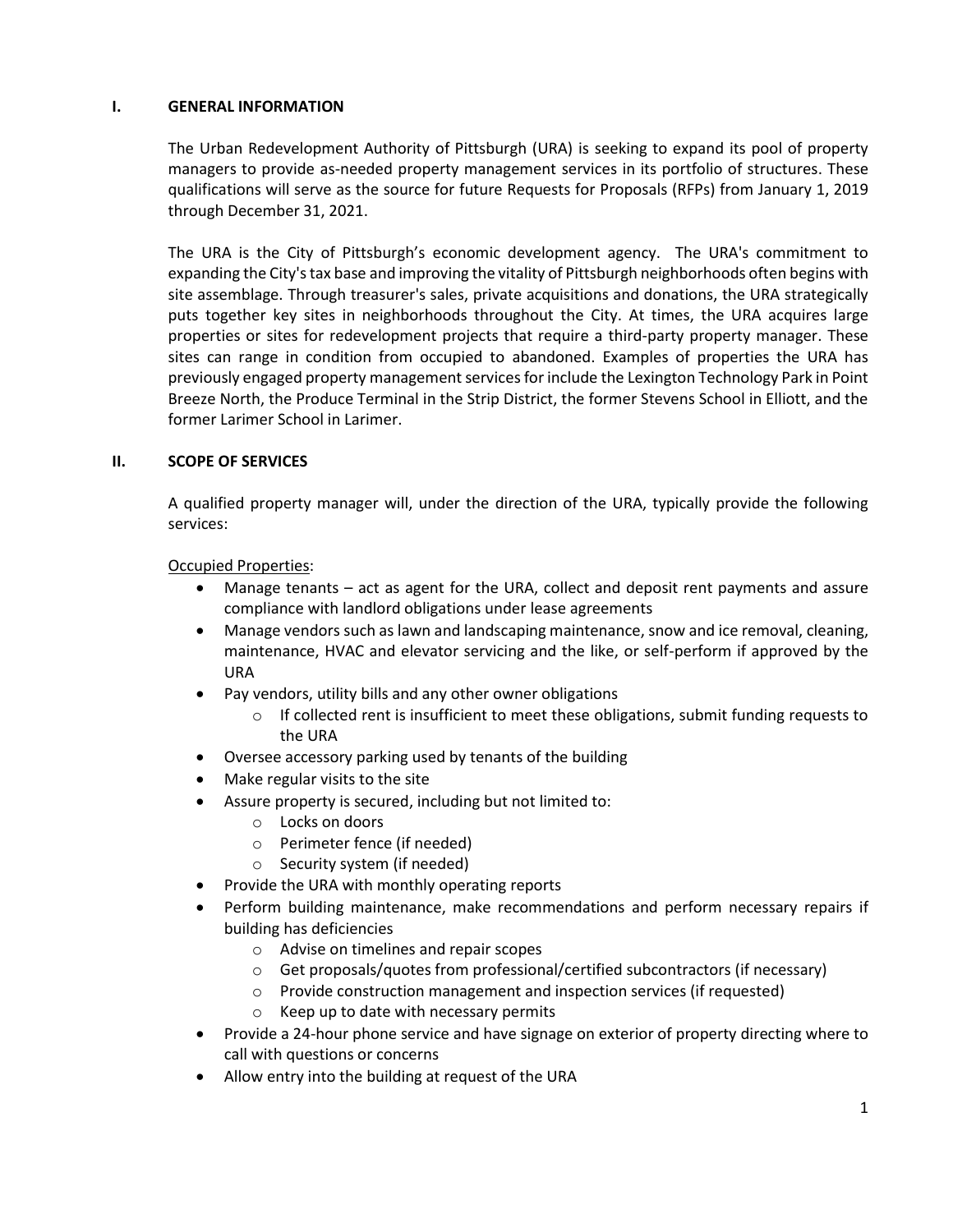- o Perform walk-through tours at the request of the URA
- o Manage "hold harmless releases" for those entering the building
- Maintain general liability insurance for the firm and list the URA as an insured party. The URA will obtain and maintain insurance for the property.
- Serve as emergency point of contact and notify the URA of emergencies within one (1) business day
- Perform emergency repairs to secure the property up to an agreed upon amount, typically \$5,000
- Other duties as assigned

Vacant Properties:

- Assure property is secured, including but not limited to:
	- o Locks on doors
	- o Perimeter fence (if needed)
	- o Security system (if needed)
- Manage vendors such as lawn and landscaping maintenance, snow and ice removal, cleaning, maintenance, HVAC and elevator servicing and the like, or self-perform if approved by the URA
- Pay vendors, utility bills and any other owner obligations
	- $\circ$  If collected rent is insufficient to meet these obligations, submit funding requests to the URA
- Oversee accessory parking used by tenants of the building
- Make regular visits to the site
- Provide the URA with monthly operating reports
- Perform building maintenance, make recommendations and perform necessary repairs if building has deficiencies
	- o Advise on timelines and repair scopes
	- o Get proposals/quotes from professional/certified subcontractors (if necessary)
	- o Provide construction management and inspection services (if requested)
	- o Keep necessary permits current
- Provide a 24-hour phone service and have signage on exterior of property directing where to call with questions or concerns
- Allow entry into the building at request of the URA
	- o Perform walk-through tours at the request of the URA
	- o Manage "hold harmless releases" for those entering the building
- Maintain general liability insurance for the firm and list the URA as an insured party. The URA will obtain and maintain insurance for the property.
- Serve as emergency point of contact and notify the URA of emergencies within one (1) business day
- Perform emergency repairs to secure the property up to an agreed upon amount, typically \$5,000
- Other duties as assigned

#### **III. SUBMISSION REQUIREMENTS**

Each submission should include the following: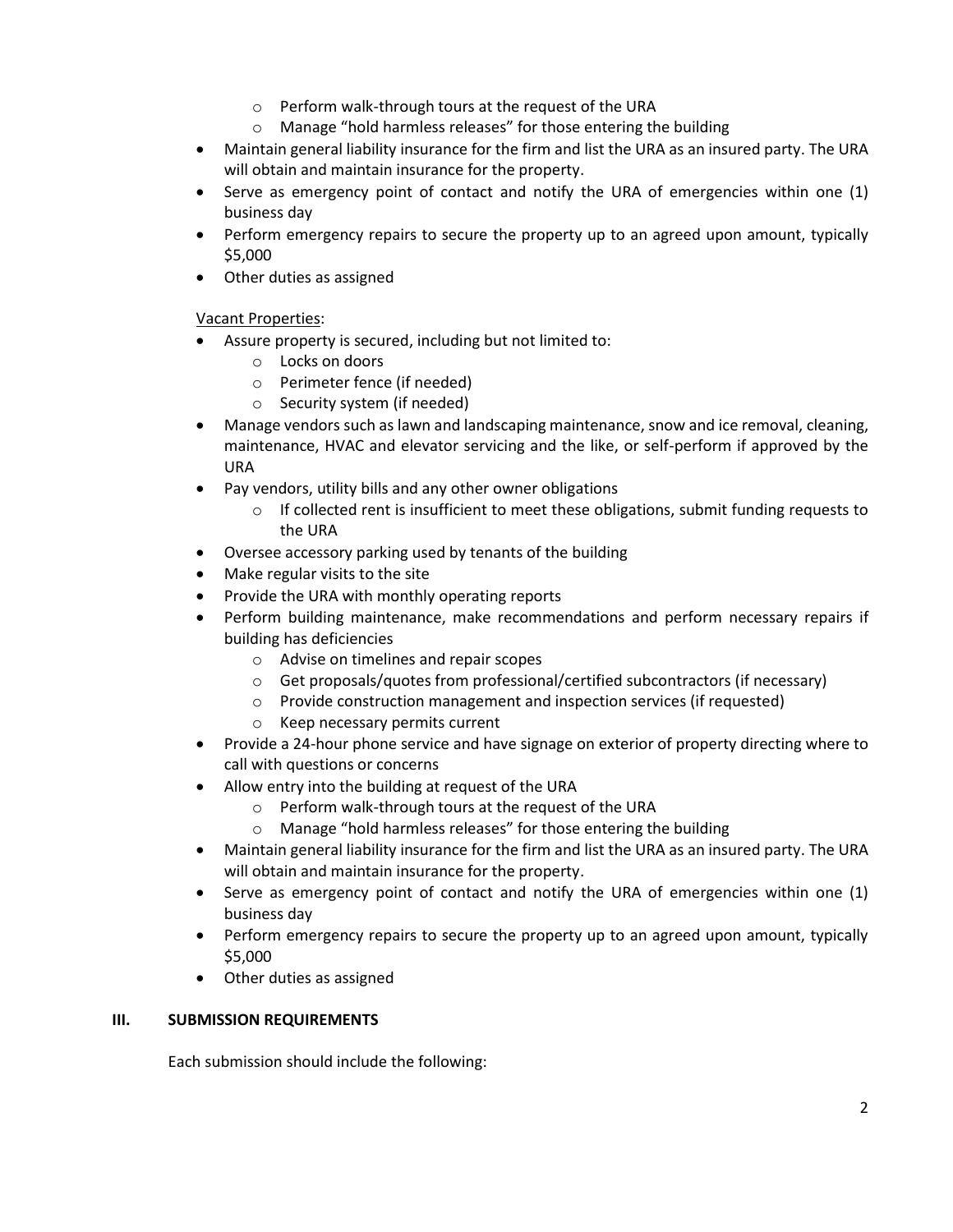- 1. Title Page include the property manager's name, contact person and contact information
- 2. Table of Contents
- 3. Qualifications Provide a brief narrative that explains why your firm is well qualified to perform this work, including prior relevant experience
	- a. References Provide three (3) references from other entities or clients that you have performed similar work for. Include the reference's name, title, direct telephone number, and email address.
- 4. Firm Profile Provide a brief profile of your firm
- 5. MWBE Narrative State as succinctly as possible how your firm will incorporate Minority and Women-Owned Business Enterprise (MWBE) participation on the contract. MWBE participation can be satisfied by:
	- a. Ownership/partnership of firm
	- b. Use of minorities and/or women as part of property management team or as subcontractors
- 6. Pricing Methodology Describe your preferred fee structure and current rates
- 7. Other Information Please provide any other information which you believe is pertinent to the URA's consideration of your firm. Please limit your response to this question to no more than one (1) page.

Qualifications must be submitted through Public Purchase no later than 5 p.m., ET prevailing time on November 1, 2018. Proposals will not be returned.

All questions regarding this RFQ should be submitted, and will be answered, through the Public Purchase platform. Both the question and corresponding answer will be visible and available to anyone registered on the site who reviews this opportunity. Please see instructions regarding how to register on publicpurchase.com, attached as Exhibit "A."

Inquiries related to MWBE participation should be directed by email to Diamonte Walker, Director of Performance and Compliance, at [mwbe@ura.org.](file:///C:/Users/LMoses/AppData/Local/Microsoft/Windows/Temporary%20Internet%20Files/Content.Outlook/RT3K8P8B/mwbe@ura.org)

#### **IV. MINORITY AND WOMAN-OWNED BUSINESS ENTERPRISE PARTICIPATION**

The URA has a long history of diversity and inclusion within all its programs and activities. The URA encourages the full participation of minority and women business owners and professionals in this effort. The URA requires that all respondents demonstrate a good faith effort to obtain minority and women-owned business enterprise participation in work performed in connection with URA projects. The URA acknowledges the City's goal of 18 percent (18%) minority and 7 percent (7%) women participation in planning and/or professional service activities. Any questions about MWBE requirements should be directed to Diamonte Walker, Director of Performance and Compliance, at [mwbe@ura.org.](file:///C:/Users/LMoses/AppData/Local/Microsoft/Windows/Temporary%20Internet%20Files/Content.Outlook/RT3K8P8B/mwbe@ura.org)

Proposals must include a MWBE narrative. Respondents are required to state as succinctly as possible what, specifically, your firm is doing to promote opportunities for minority and women professionals within your organization.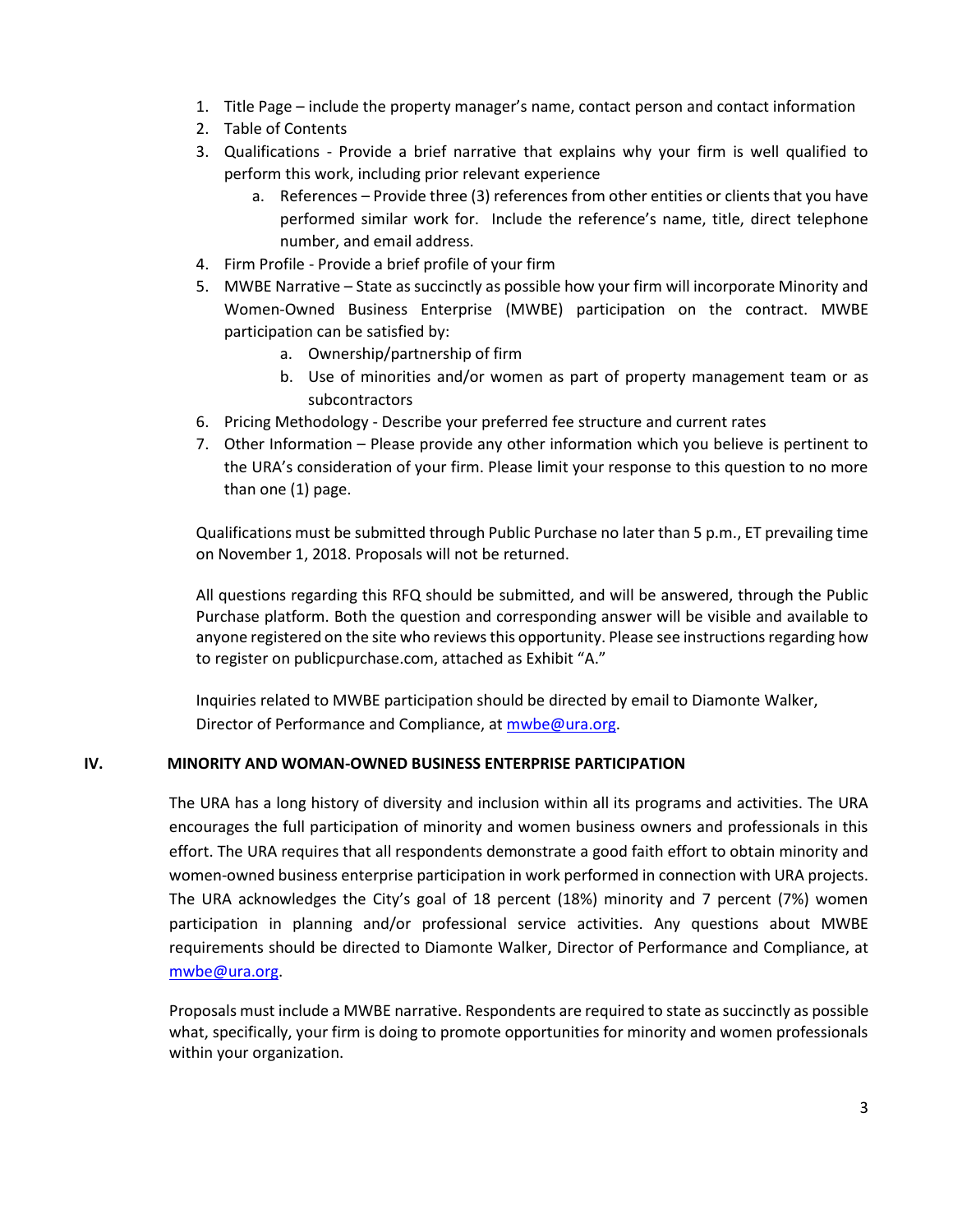MWBE participation can be satisfied by:

- Ownership/Partnership of firm
- Employment levels of minorities and/or women in the organization
- Use of minorities and/or women as part of property management team
- Firm's use of minority or women-owned businesses as vendors for legal, printing, office supplies, travel, etc.
- Subcontracting with organizations owned and controlled by minorities and/or women
	- $\circ$  If this is to be done, that fact, and the name of the proposed subcontracting organizations, must be clearly identified in the proposal. Following the award of the contract, no additional subcontracting will be allowed without the express prior written consent of the URA.

#### **V. EVALUATION CRITERIA**

All responses will be evaluated based on the technical and professional expertise and experience of the respondent's team, the proposed method and the procedures for completion of the work, and the cost of the proposal.

#### **VI. PROCESS**

Responses to this RFQ will be evaluated by a selection committee. The selected respondent(s) will be chosen based on the evaluation criteria listed above. The URA reserves the right to verify the accuracy of all information submitted. One or more respondents may be asked to meet with the selection committee in a formal interview process.

The URA shall be the sole judge as to which respondent(s) meet the evaluation criteria. The URA reserves the right, in its sole discretion, to reject any or all responses received, to waive any submission requirements contained within this RFQ, and to waive any irregularities in any submitted response.

Once the URA establishes the pool of property managers, the URA intends to solicit proposals from the pool of property managers; however, the URA preserves the discretion to select directly from the pool. The URA will notify the selected property manager of a contract award in writing and the selected property manager will be required to enter into a contract within two (2) weeks of notification. If the successful respondent is unwilling or unable to execute the contract, the URA has the right to request another respondent from the pool to enter into the contract with the URA.

The respondent acknowledges by submitting information and proposals to the URA that the URA does not undertake any obligations and shall have no liability with respect to this RFQ, and responses thereto, nor with respect to any matters related to any submission by a respondent.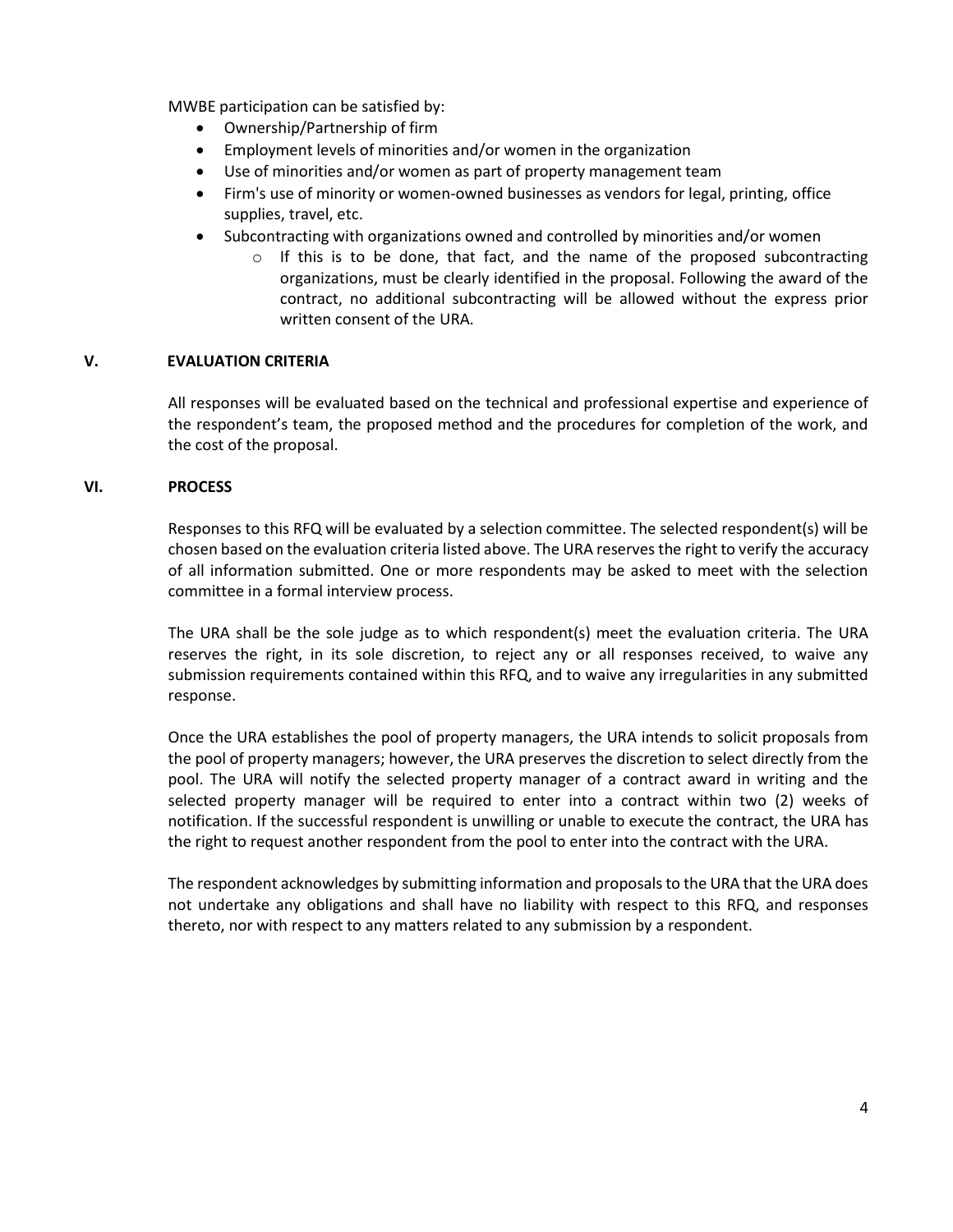## **VII. ANTICIPATED RFQ TIMELINE**

| <b>RFQ Issue Date</b>                        | Monday, September 24, 2018            |
|----------------------------------------------|---------------------------------------|
| Due Date for Qualifications                  | Thursday, November 1, 2018, 5 p.m. ET |
| <b>URA Evaluation Period</b>                 | November 2 - November 30, 2018        |
| URA Board Approval and Notification of Firms | Thursday, December 13, 2018           |

## **VIII. INQUIRIES**

All questions regarding this RFQ should be submitted through the Public Purchase platform. See instructions on registering for and accessing Public Purchase in Exhibit "A."

Inquiries related to MWBE participation should be directed by email to Diamonte Walker, director of Performance and Compliance, at [mwbe@ura.org.](file:///C:/Users/LMoses/AppData/Local/Microsoft/Windows/Temporary%20Internet%20Files/Content.Outlook/RT3K8P8B/mwbe@ura.org)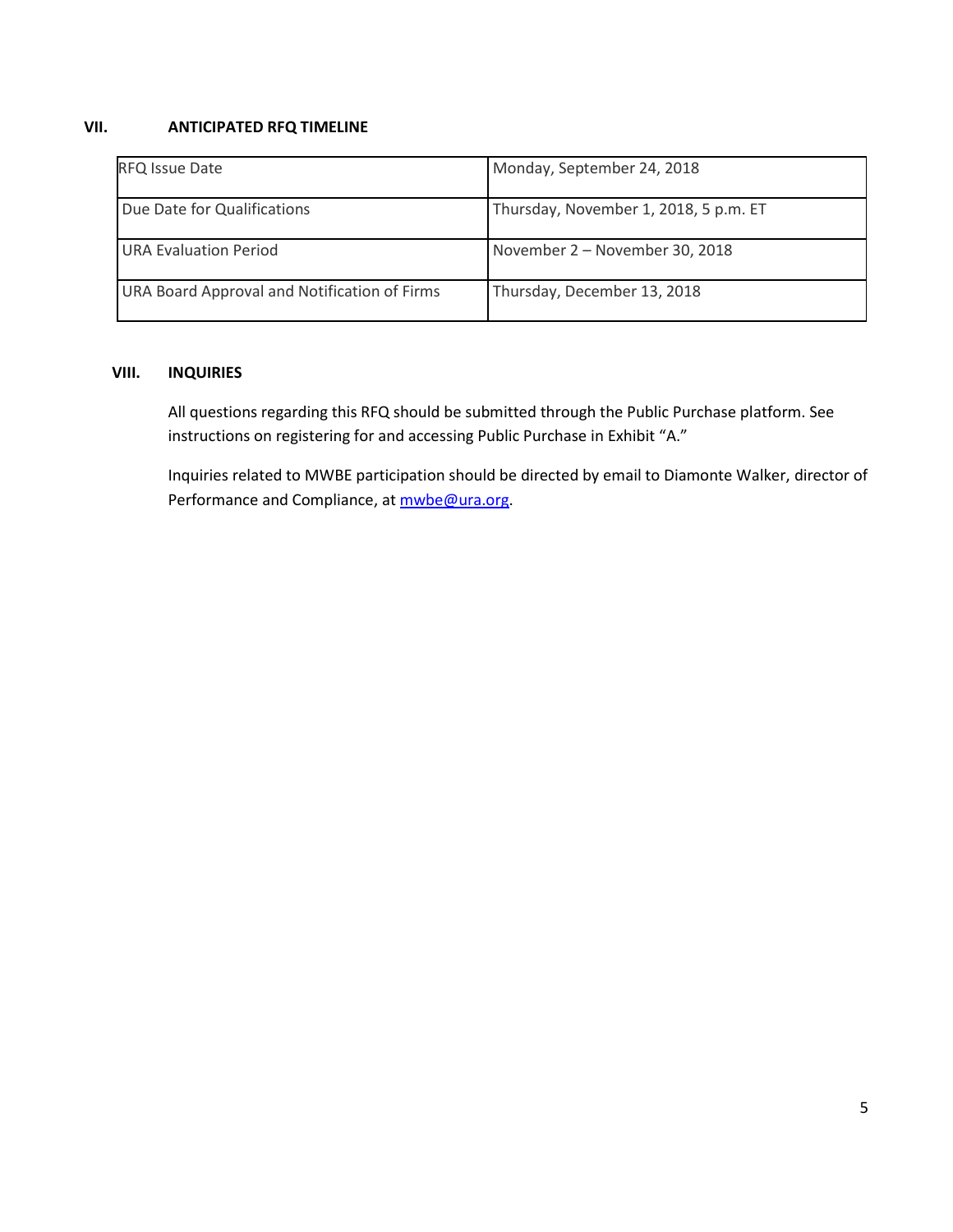## **Exhibit A**

## Instructions for Registering on Public Purchase

The Urban Redevelopment Authority of Pittsburgh (URA) is now using Public Purchase, a web-based eProcurement service, for the automatic notification and transmittal of bid solicitations at no charge to vendors. As of March 1, 2018, all parties interested in bidding on opportunities at the URA must register with this new system. Requests for bid opportunities will no longer be distributed via the URA's Developers' List.

The two-step process requires registration with the Public Purchase web-based eProcurement service and then registration with the URA. If you are already registered with Public Purchase, proceed directly to step 2.

## **1. Register with Public Purchase:**

Use the link below to begin the registration process. It can take up to 24 hours for your account to become active. You will receive an email from [notices@publicpurchase.com](mailto:notices@publicpurchase.com) letting you know that your account has been activated. Be sure to add this email address to your contacts to avoid bid notification emails from going into your junk mail folder.

## <https://www.publicpurchase.com/gems/register/vendor/register>

## **2. Register with the Urban Redevelopment Authority of Pittsburgh:**

A. Once you have received your activation email from Public Purchase, log into [www.publicpurchase.com](http://www.publicpurchase.com/) and accept the terms and conditions of use.

- B. Click on the "Tools" tab followed by the "Agencies" tab
- C. This will take you to the "Agency Search" page
	- In the agency name box, type in Urban Redevelopment
	- Leave the "new agency since" box blank
	- Make sure "registration status" says "ALL"
	- Click on "search" this will bring up the URA
	- To the far right, you will see "view" and "register"
	- Click on the "register" link to complete the vendor registration with the URA

Remember to select NAICS Commodity Codes relating to your business so you can receive email notifications of future bid opportunities.

It is important that this second part of the registration is completed, or you will not receive notifications of upcoming opportunities from the URA. It is your responsibility to keep the information current, particularly the contacts and email addresses. Please email Diamonte Walker a[t mwbe@ura.org](mailto:mwbe@ura.org) if you encounter an issue setting up your registration.